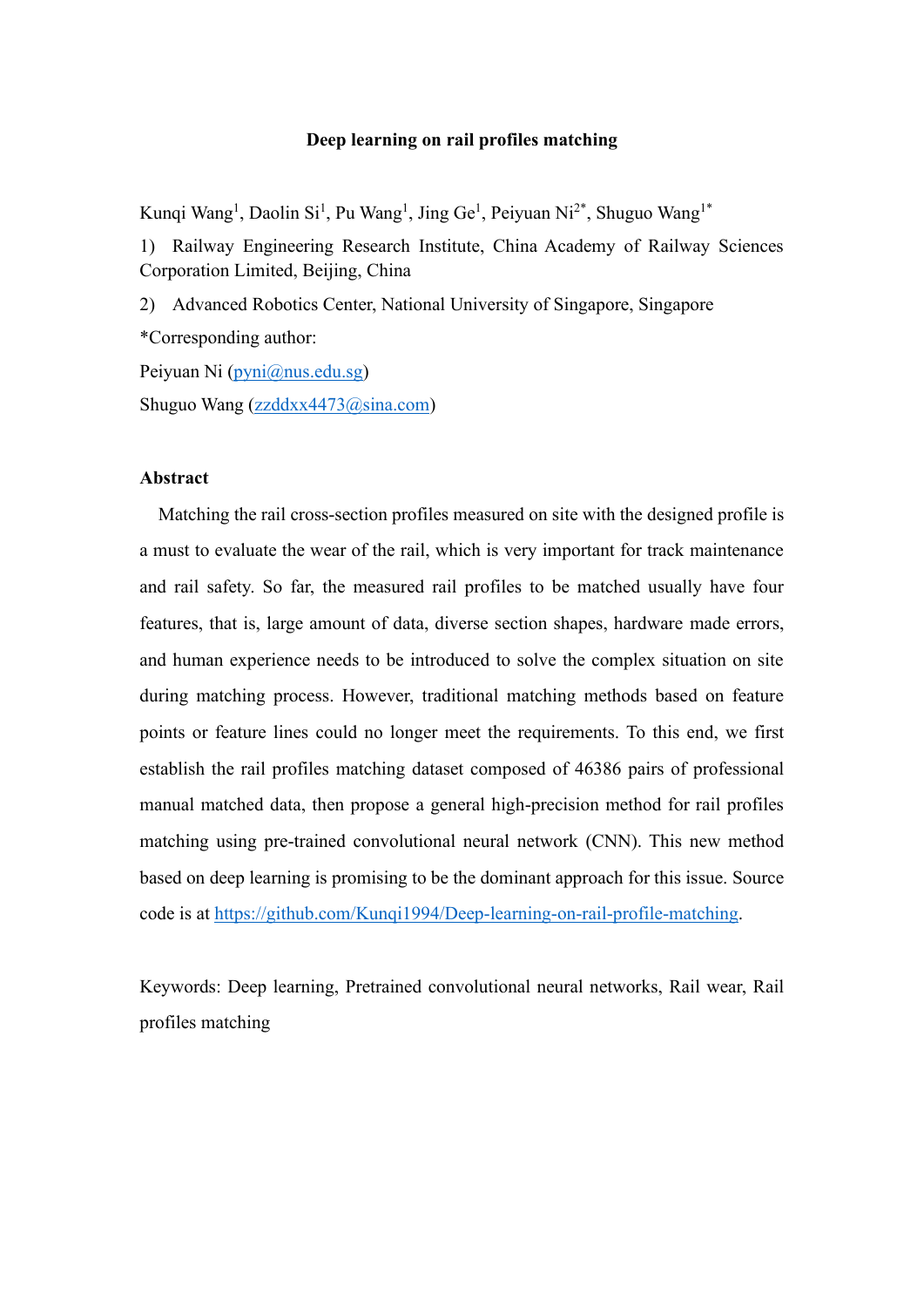### **Introduction**

The development of high-speed rail plays an important role in China's domestic economy and modernization drive. Different from other transportation, wheel-rail interaction is the heart of railway and the core factor determining the stability and safety of train [1]. After long-term operation, the rail begins to wear gradually and the geometric profile of the rail changes. In particular, the rail parts in the turnout area of the track, due to the irregularity of track geometry and the impact of train, are most vulnerable to wear [2, 3]. When the vertical wear and slide wear of rail exceed the specified safety value, the wheel-rail relationship deteriorates. At this time, if the rail profile is not ground or the rail components are not replaced in time, not only the stability but also the safety of the train will be endangered. Among this, match the measured rail profile with the designed profile and then calculate the rail wear is a key and essential step.

Speaking of rail profile matching, first, we need to understand the characteristics of the profile matching issue. To the best of knowledge, the rail profile to be matched usually has four features. First, the amount of the measured profiles to be matched is extremely large, at least ten million in China every year. With the promotion of intelligent maintenance and repair in the railway, the amount of data will continue to increase in the future. Second, there are many shapes of rail section profiles, including not only the typical rail profiles, but also the rail profiles with variable area sections such as switch, frogs and combined profile in the turnout area [4], as shown in Figure 1a. Third, because of the limitation of rail profile measurement hardware, sometimes there are hardware-made errors in the measured profile, and sometimes only the section information above the rail waist is measured, as shown in Figure 1b. Last, professional manual experience needs to be introduced to deal with the complex situation of the railway site during matching process. For example, as shown in Figure 1c, in many cases, the working edge and non-working edge of the rail section profile do not coincide.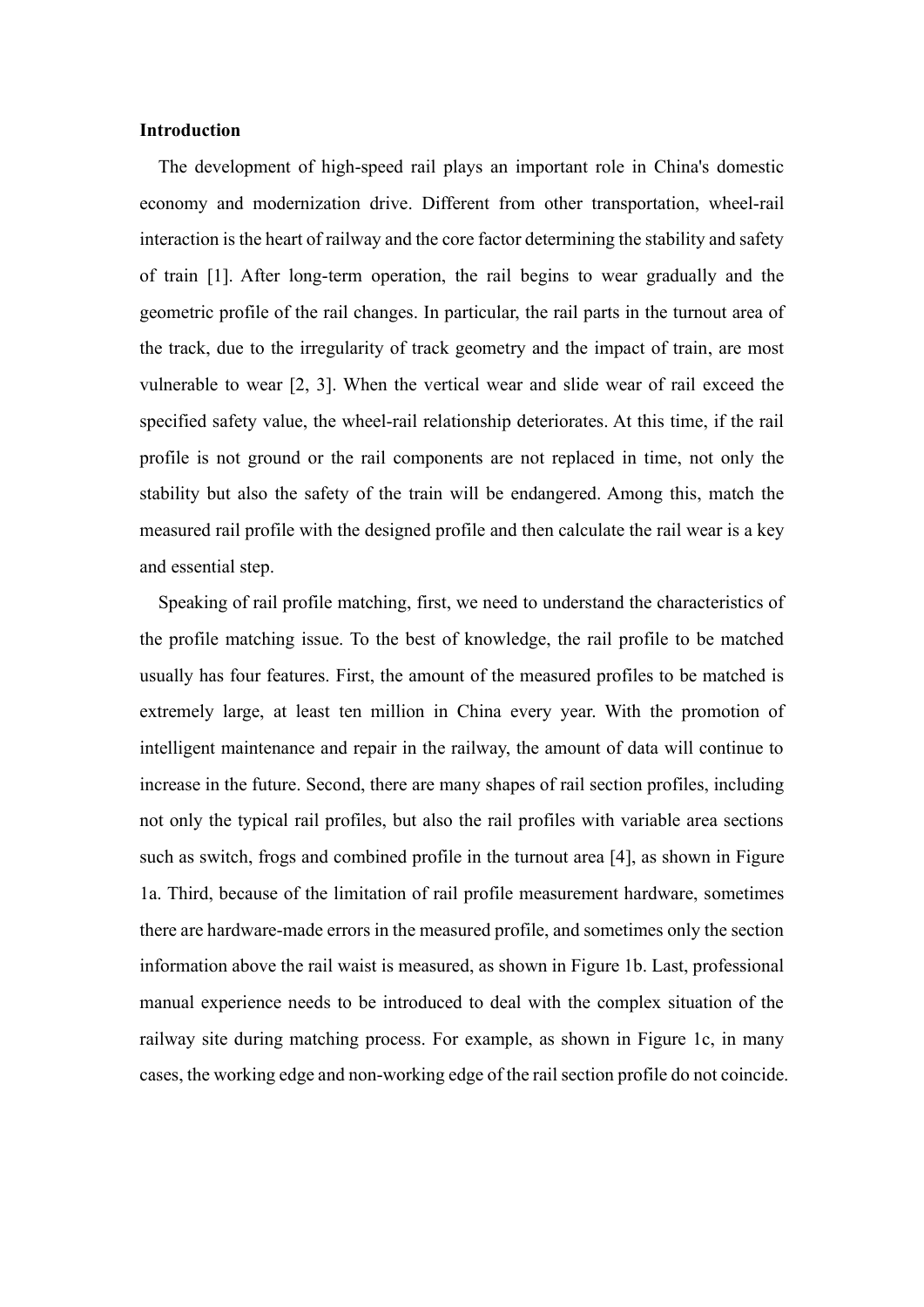

Figure 1. Features of rail cross-section profiles matching. (a) diverse section shapes (b) hardware errors (c) manual experience needs to be introduced. The black and the red line are the designed and the measured profiles respectively. The working edge and non-working edge of the profile are also illustrated here.

At present, there are two solutions for rail profile matching. One is that match through professionals, the matching effect is very good, but the matching efficiency is very low. Considering that the amount of profile data to be matched is too large, and for another, different people have different profile matching criteria, thus it is difficult to form standards, it is obvious that this method can no longer meet the requirements. The second method is using traditional matching method based on feature points and feature lines[5-7]. For example, Wang et al. proposed a method for automatic extraction of small circular arc of the rail waist and achieved the high-precision matching of rail profile [5]. Feng et al. achieved accurate matching of two-dimensional point cloud of rail profile by improving the ICP (Iterative Close Point) algorithm [6]. Furthermore, in addition to ICP algorithm, image matching algorithm based on image processing, including RANSAC algorithm [8] and least square algorithm [9, 10] and other methods [11, 12], might also be used to solve the rail profile matching issue. Though the advantage of the second method is of high matching accuracy and efficiency, but they could not introduce manual experience to solve the complex situation on the site during matching process.

Aiming at the issue of rail profile matching, this paper first establishes the rail profile matching dataset, that is, 46386 pairs of professional manual matched data are collected. Then, we propose a model to solve the profile matching using pre-trained convolutional neural network method in deep learning. The advantages of this new rail profile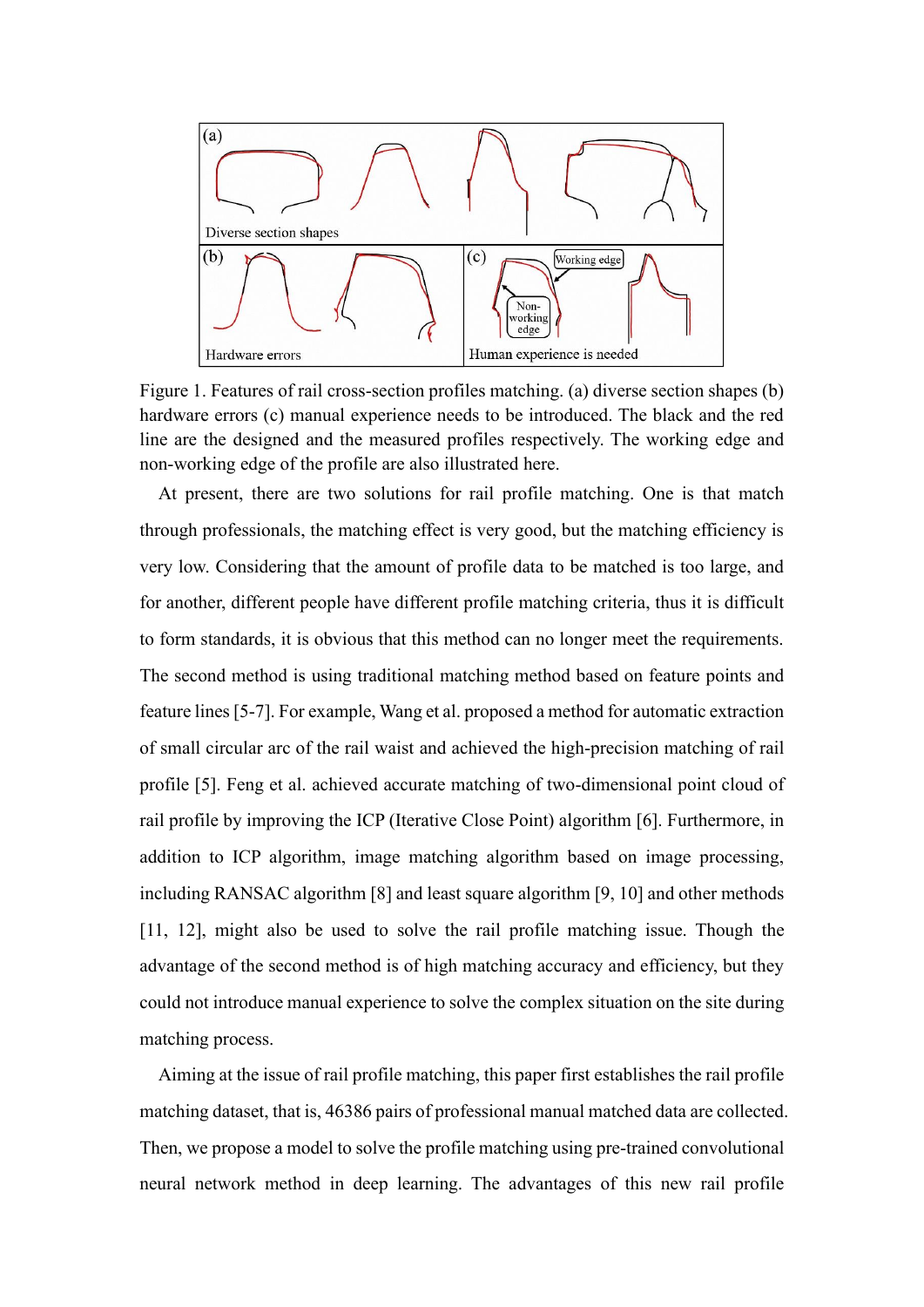matching method are: (1) Professional manual profile matching experience can be introduced to solve the situation that the working edge and non-working edge of the profile do not coincide, or on hardware made errors. (2) It is not necessary to know all the section information of the measured profile, even the rail waist. (3) It can match various shapes of section profiles, including typical section profile, switch profile and frog profile and so on.

## **2. Dataset**

Before preparing the dataset, it is a must to understand the process of calculating rail wear manually, normally including four steps. First, find the designed profile or initial profile of the rail section, and the profile data is usually in dwg format. Second, import the same rail section profile measured by hardware on the railway site into the same dwg file. Third, a core step in the whole profile matching process is, translate the measured profile in X and Y directions in the dwg file through professional manual experience to match the designed profile. The schematic diagram of the matching process is shown in Figure 2. Last, for the matched rail profile, according to the definition of rail wear, the vertical wear and side wear of rail are calculated, and the grinding and replacement time of rail parts are determined.



Figure 2. Schematic diagram of solving the problem of rail section profiles matching manually and the alternative solution using convolution neural network in deep learning.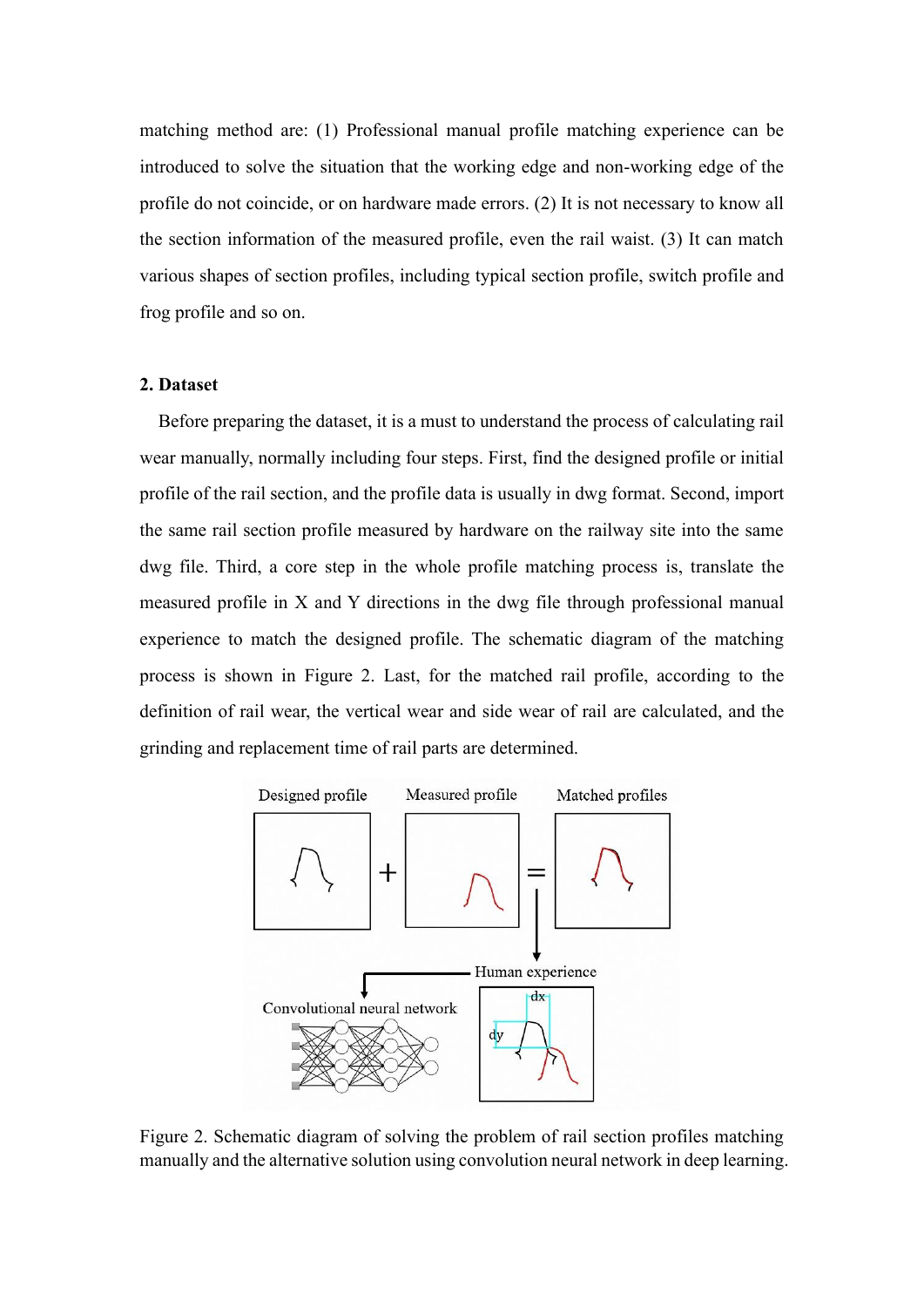Matching through professionals has many advantages, but when the amount of data is large, the efficiency will be very low, especially the profile data of rail section to be matched in China is close to 10 million every year. Therefore, can we use deep learning to perform the above core matching process? When using deep learning to deal with profile matching, how to make neural network better learn professional manual matching experience is an important issue. Considering that image can well capture the spatial features of the profiles, we choose to use the convolution neural network method to solve this problem, as shown in Figure 2.

The construction of the dataset includes images containing the information of the designed profile and the measured profile, and its corresponding labels. For the image input to the convolutional neural network, its size is 512 \* 512. The background is white, the designed profile is black, and the measured profile is red, as shown in Figure 3. Each image corresponds to the actual size of 153.6mm, and one pixel corresponds to 0.3mm resolution. In each image, the centroids of the designed profile and the measured profile are randomly distributed in a centered square with a side length of 40mm. Since when the profile centroid distribution is greater than 40mm, some profile data may exceed the boundary of the whole image. It should be emphasized here that this method does not need to know all the information of rail section profile, or even the rail waist, as shown in the red profile in Figure 3. In addition, the displacement of the measured profile relative to the initial profile in the X and Y directions is rescaled to - 1 to 1 of the label.

The dataset consists of 46386 samples. These samples were divided into training set ( $\sim$ 70 %), validation set ( $\sim$ 15 %) and test set ( $\sim$ 15 %). The specific numbers are 32480, 6976 and 6930 respectively. The training set was used to learn the model parameters, the validation set was necessary for the hyperparameter optimization and with the test set the performance of the model is evaluated on unseen data. When splitting the data, it must be guaranteed that different profile shapes, such as typical section profiles, switch section profiles and frog section profiles, are randomly distributed at every set.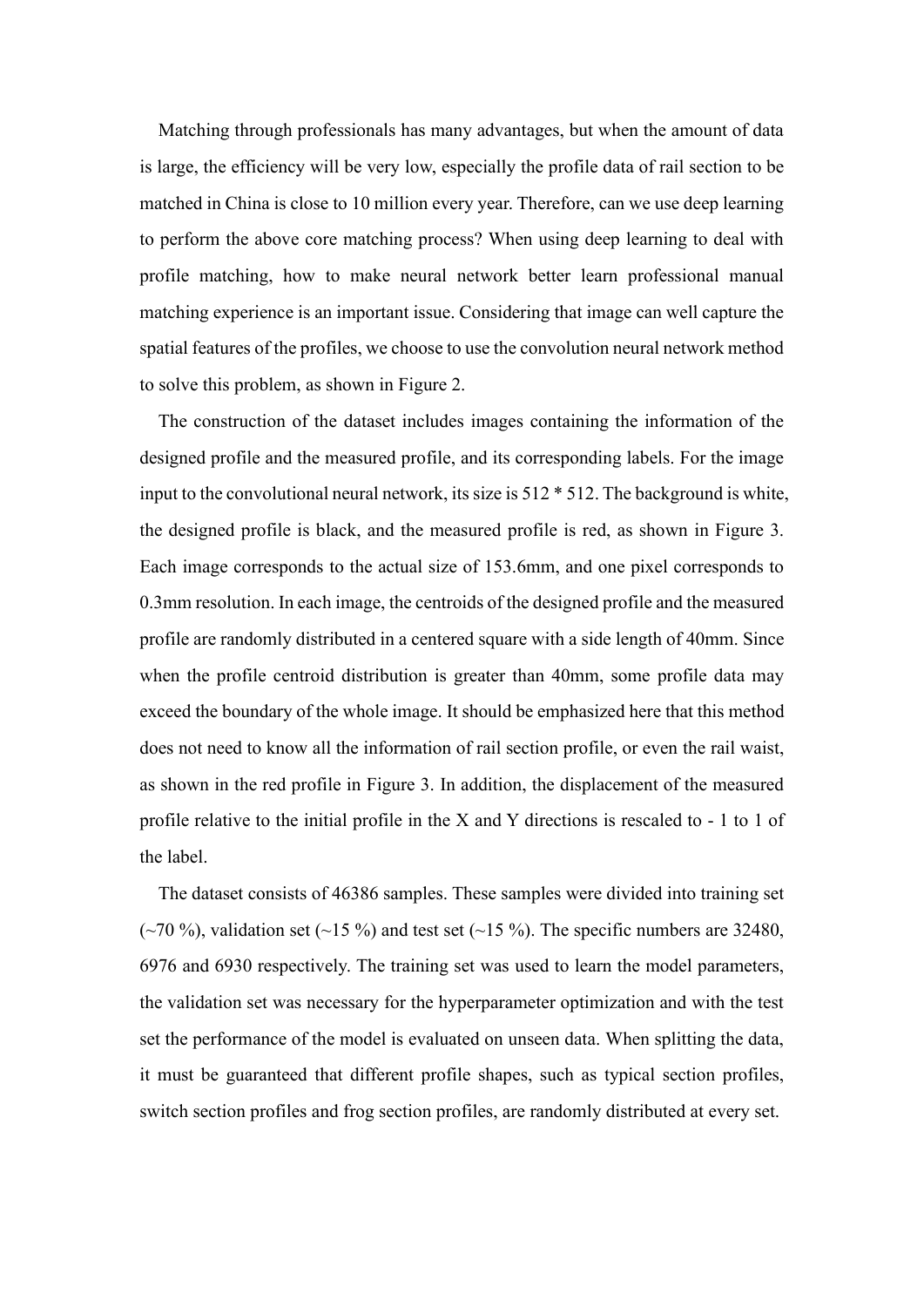

Figure 3. The sample pairs randomly selected in the dataset include typical section profiles, switch section profiles and frog section profiles. The black and the red line are the designed and the measured profiles respectively.

## **3. Methods and results**

Here, we first need to determine the input, output and architecture of the model. As mentioned in the Dataset section, the input of the model is an image (512\*512 pixel) including both the designed profile and the measured profile. Each of the image was rescaled to 224 x 224 pixels. The output of the model is two values, that is, the relative translation (dx1, dy1) in the X and Y directions. The architecture of the model used is shown in Figure 4a. The core of the model is a single channel pre-trained Resnet18 network with the classification category being 2 [13]. The used hyperparameter of the model during training process are shown in Figure 4b. The weights of the network were initialized with the pre-trained parameters [13] in ImageNet dataset and updated with the Adam algorithm [14]. The learning rate was set to 0.0001. The batch size was 32. The epoch number was 1000 and large enough for the present issue. In addition, the output layer of the model does not use the activation function, and any layer of the pretrained Resnet18 model parameters is not frozen.

The mean square error (MSE) was used as loss function during training process and to evaluate the quality of the regression on the validation set. Considering the high precision requirement of profile matching, it is very important to formulate the criterion of successful matching. Here, we define the professional manual matching data in the dataset as the correct result, and the corresponding label values are dx and dy. If the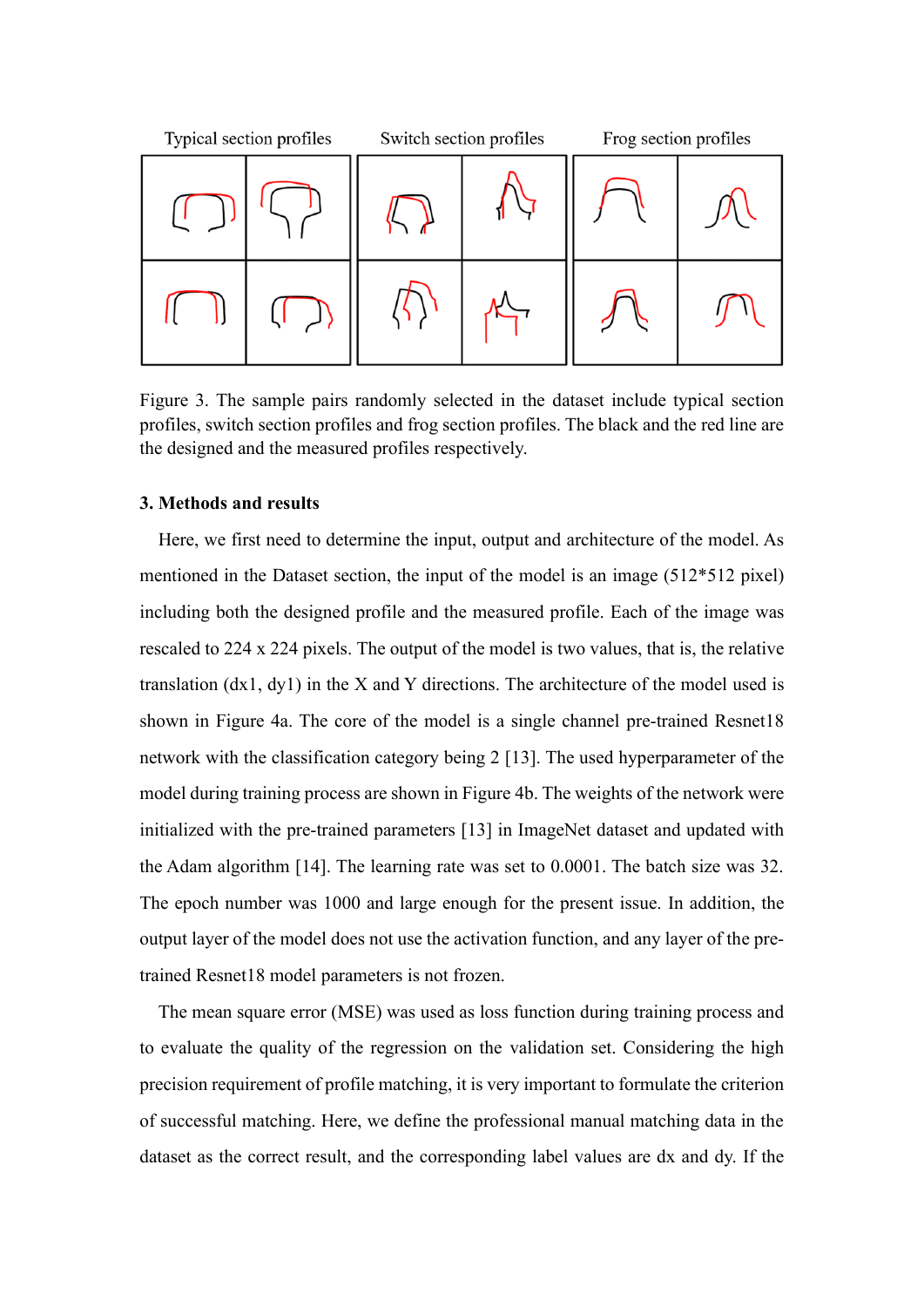model outputs dx1 and dy1 meet the relationship  $|dx1-dx| \le 0.4$ mm and  $|dy1-dy| \le 0.4$ mm, it indicates a set of data is successfully matched. It should be noted here that 0.4mm is a reasonable accuracy for rail profile matching. The model was implemented in Python using the libraries Pytorch [15]. It was trained on the GPU RTX A4000 graphical processing unit (NVIDIA corporation). The training time for one case was normally about seven days.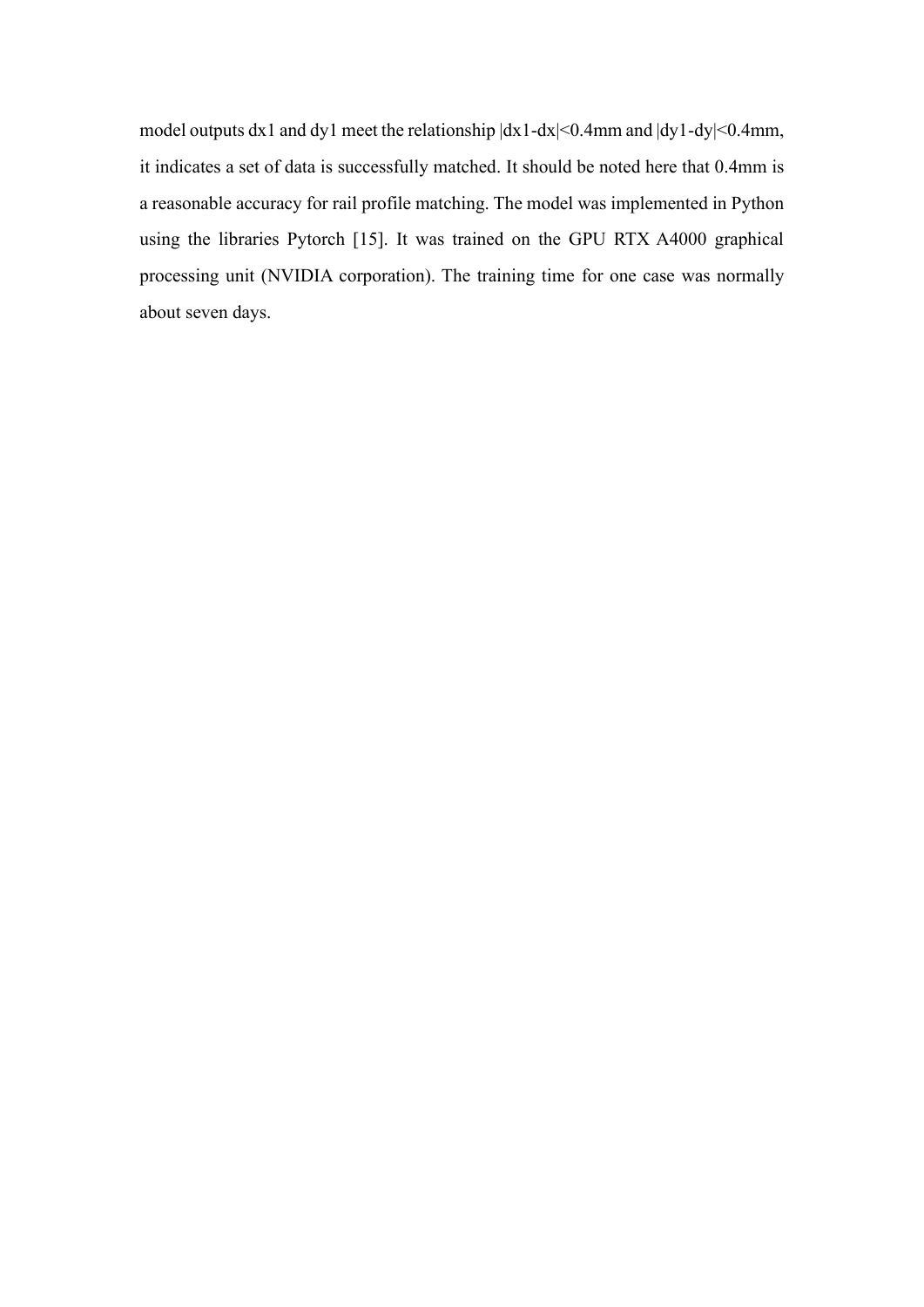

**Figure 4. Results of the pre-trained single channel Resnet18 model.** (a) Schematic diagram of the single channel model architecture. (b) The chosen hyperparameters of the model during the training process. (c) Loss versus epoch in the training and validation process. (d) Matching accuracy versus epoch in the training and validation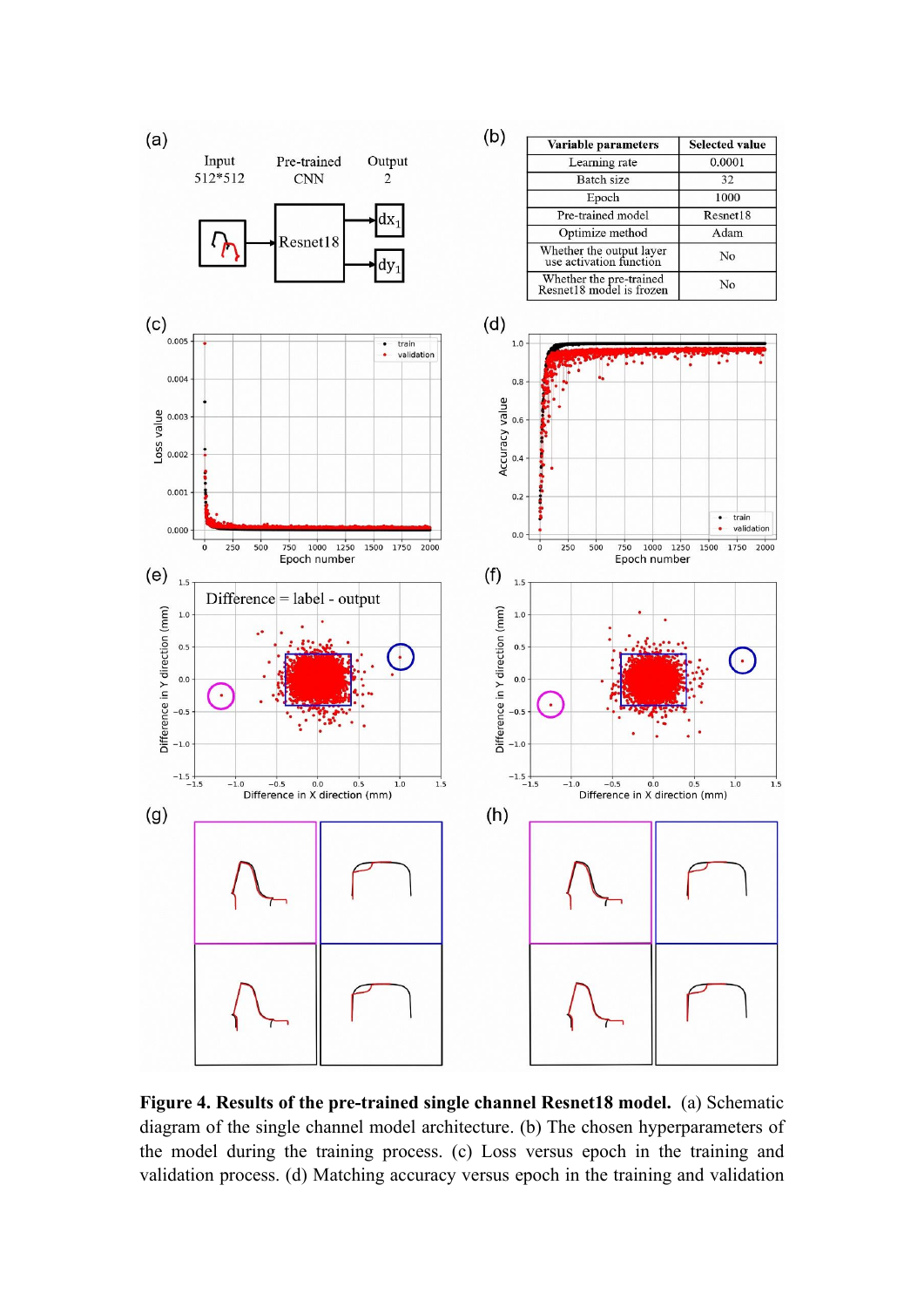process. (e) Prediction results of using the pre-trained Resnet18 model in the test dataset. (f) Average four different prediction results using pre-trained Resnet18 model in the test dataset. (g-h) Two specific prediction results corresponding to blue and pink circles in Figure 4(e-f) are illustrated here. The ideal matching result is circled with a black border below.

The prediction results of the model during training process are shown in Figure 4c. With the increase of epoch number, the loss value of both the train and the validation first decreases sharply and then tends to zero. During this process, the validation loss is still slightly greater than the train loss. Meantime, as shown in Figure 4d, with the increase of epoch number, the accuracy value (success prediction matching rate) on the train set rises sharply and then converge to 100%, but on the validation set, although the accuracy also rises sharply, the highest prediction accuracy in validation dataset is 0.9791. This value can never reach 100%, even if the epoch number increases to 5000, and the possible reason is that the amount of data is not large enough to support the model to have a strong generalization ability.

The predicted results on test set are shown in Figure 4e, the red point shows the difference between the prediction result and the label in X and Y directions. According to statistics, the accuracy value of successful matching is 0.979 (in the blue frame). Obviously, the current model could not solve the rail profile matching issue. To better analyze of the prediction results, we select the two results with the worst matching effect (pink and blue circles in Figure 4e) for display. The corresponding results are shown in Figure 4g. The results predicted by the model are in the pink and blue boxes, and the corresponding professional manual matching results are in the black box below. It can be seen that the matching effect on these two samples is not satisfied.

In order to improve the matching accuracy, we use the average of **four** different single channel Resnet18 prediction results on test set. Why we choose four to average is because the maximum difference is less than 1.6mm, nearly four times that of 0.4mm. Specially, we use the same model and the same hyperparameters to train the model four times, first find and save the best model parameters in validation set and then to predict on test set every time. The results are shown in Figure 4f, the red point shows the difference between the prediction result and the label in X and Y directions. The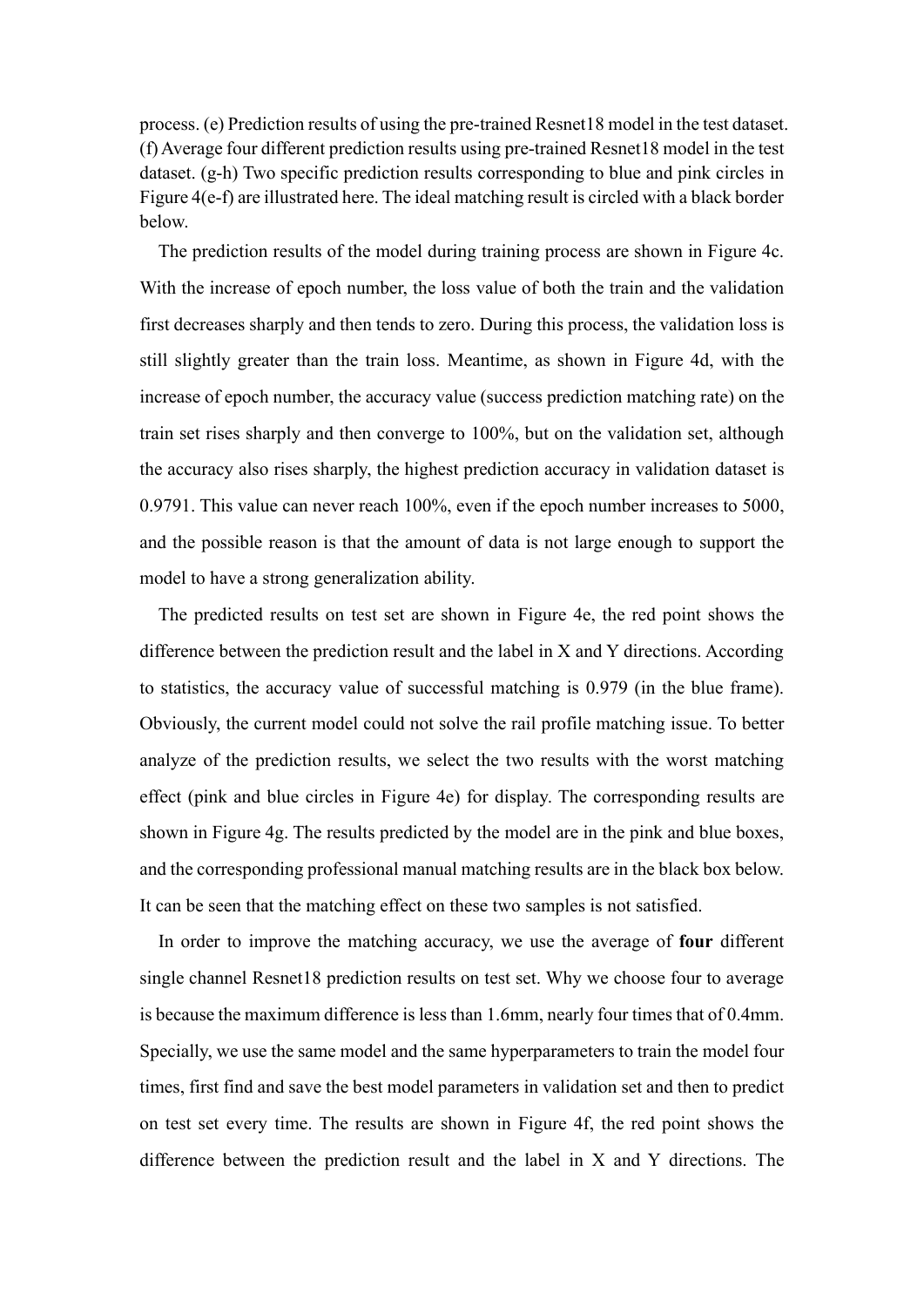accuracy value of successful matching is 0.9737 (in the blue frame). Therefore, even after average, the matching success rate still could not meet the on-site requirements. We also selected the worst case of prediction results to display, as shown in Figure 4h, we found that the samples of worst prediction accuracy are the same as those in Figure 4g.



#### **4. discussion**

**Figure 5. Exploration on improving matching accuracy.** (a) Comparison of matching accuracy of single and binary channel architecture, both of which include Resnet18, Resnet34, GoogLenet-v3, Densenet121 algorithm. (b) Schematic diagram of the binary channel architecture, Resnet18 model as an example here. (c) Average the prediction results of three models include binary channel Resnet18, single channel Resnet18 and single channel GoogLenet-v3. (d)Display of randomly selected six prediction results corresponding to Figure 5c.

The results in Figure 4 show that the single channel Resnet18 model could not achieve 100% matching accuracy, here two other approaches are adopted to improve the prediction accuracy. The first is to change the core algorithm after the single channel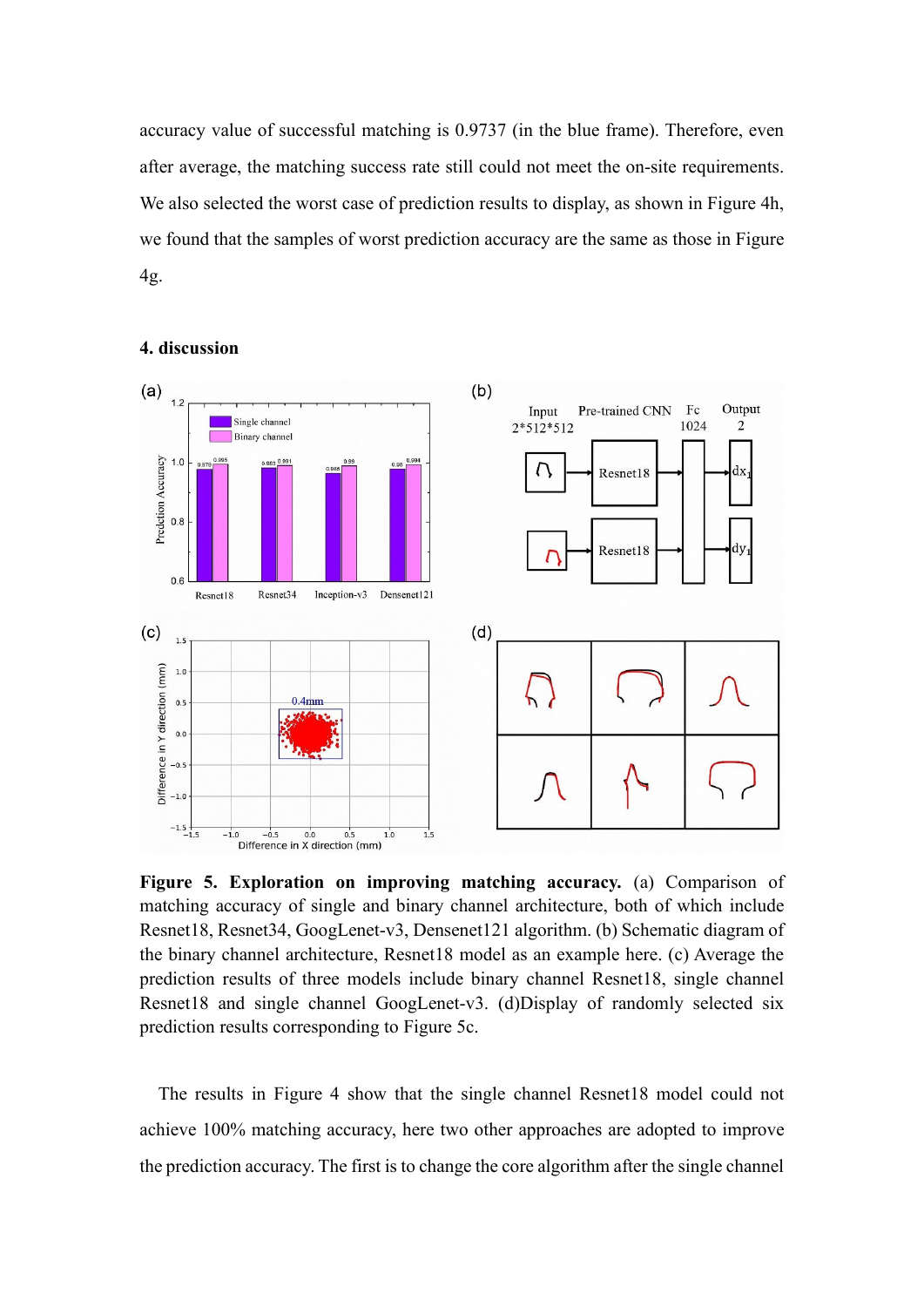network structure model is determined, such as Resnet34 [13], GoogLenet-v3 [16] and Densenet121 [17], in which all the hyperparameters remain the same as those in Figure 4b during the training process. The second is, inspired by the binary camera matching [18, 19], we choose to use the binary network structure to improve the matching accuracy, and the architecture of the model is shown in Figure 5b, binary channel Resnet18 is as an example. Different from the single channel Resnet18 algorithm in Figure 4a, its input of binary channel Resnet18 model is not one picture, but two pictures contain the designed profile and the measured profile respectively, and the corresponding dataset changes accordingly. Besides, a full connection layer is added to merge the prediction results of the two single channel. It should be noted that the training hyperparameters are the same as those in Figure 4b, and the initial parameters of the pre-trained model are also directly used here.

The prediction results are shown in Figure 5a. It can be seen that the prediction accuracy for the single channel corresponding to Resnet18, Resnet34, GoogLenet-v3 and Densenet121 are 0.979, 0.983, 0.965 and 0.98 respectively, and none of them reaches 100%. Interestingly, for the corresponding binary channel model, the prediction accuracy is 0.995, 0.991, 0.99 and 0.994 respectively. These results show that, on the one hand, the matching accuracy of binary channel Resnet18 is the highest among these, reaching 0.995. On the other hand, the prediction results of all binary channel models are better than the relative single channel. So far, we have found that for one model, whether single or binary channel, the accuracy of profile matching could not meet the requirements on site, that is, the matching accuracy needs to reach 100%, since the matching accuracy is a major matter related to train safety. Therefore, here we attempt to improve the matching accuracy by stacking different models.

Here, we choose to use the weighted average method, and the specific weight given by binary channel Resnet18, single channel Resnet18 and googLeNet-v3 are 0.5, 0.25 and 0.25 respectively. The reason for choosing **three** methods to average is that for the binary channel Resnet18 algorithm with the best matching accuracy, the difference between the worst predicted matching result and the label is larger than 0.8mm and smaller than 1.2mm in X or Y direction. Besides, we choose to use weighted average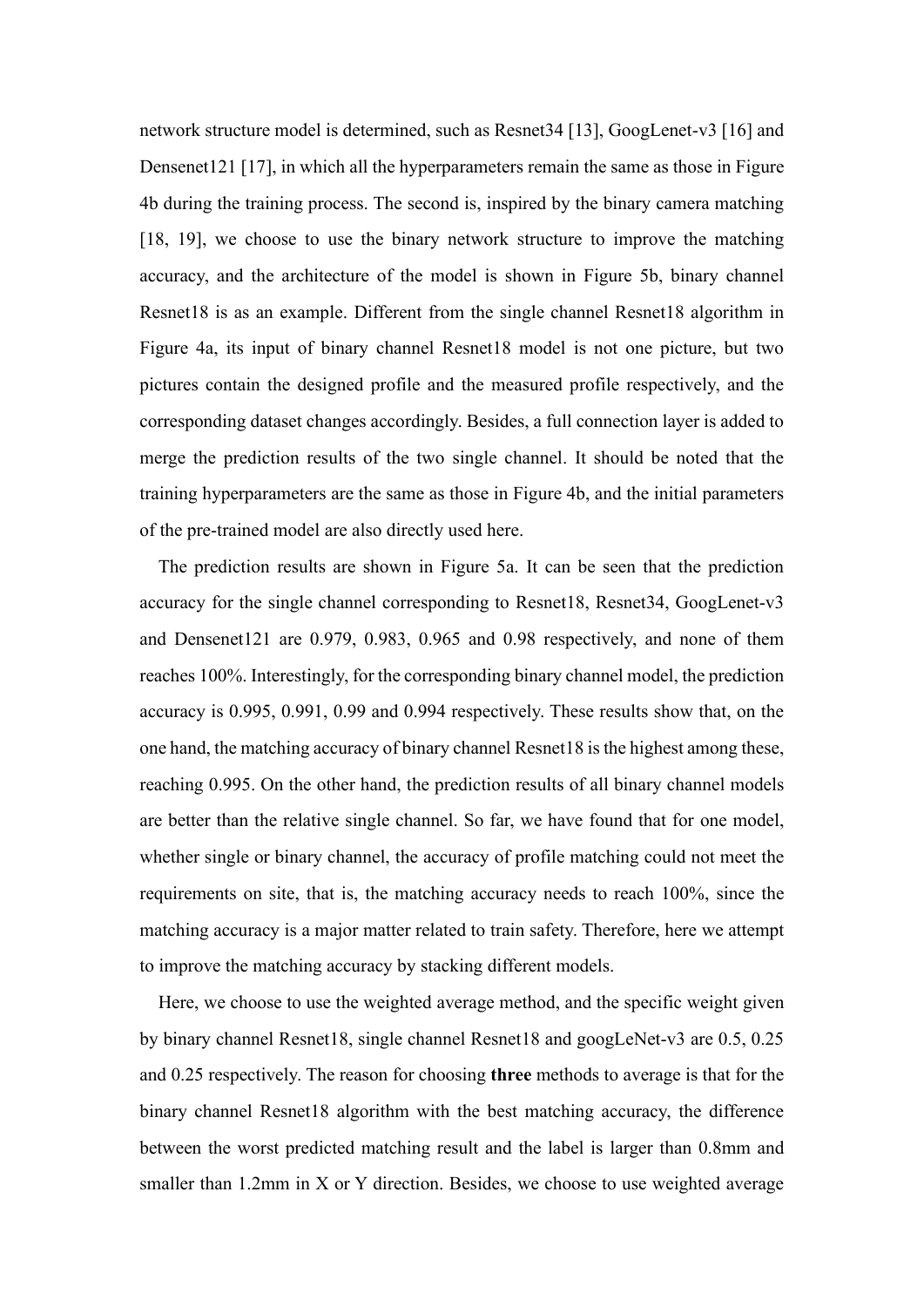method instead of direct average is that binary channel Resnet18 algorithm is the best and should be given a larger weighted proportion. The predicted result is shown in Figure 5c, the red point shows the difference between the prediction result and the label in X and Y directions, which are all less than 0.04mm (in the blue frame). In other words, the matching accuracy finally reaches 100%. Further, to visually observe the matching results, 6 samples in the test dataset were randomly selected, as shown in Figure 5d. Inside each black box is a sample, in which the black line is the designed profile and the red line is the measured profile. Through manual verification, the matching result of the algorithm is reasonable and of high-precision, consistent with that of manual matching.

#### **5. Conclusion and outlook**

In this paper, the pre-trained convolutional neural network in deep learning is introduced into the rail cross section profile matching for the first time. Specially, the dataset composed of 46386 pairs of professional manual matched data is constructed, then the architecture of the matching model is proposed, and finally the algorithm on how to improve the profile matching accuracy is discussed. The matching algorithm proposed can not only achieve the accuracy of the traditional matching algorithm based on feature points or feature lines, more importantly, it could introduce the professional manual matching experience to solve the complex situation on site. That is, it can not only solve the situation when both the working edge and non-working edge of profile do not coincide, but also, the measured profile to be matched does not need to know the full section profile or even rail waist profile. In addition, it can match the rail profiles of various complex shapes. This new profile matching method based on deep learning is expected to become the mainstream of rail profile matching and advances the realization of intelligent railway track detection and maintenance. It can be applied to many hardware equipment, such as rail profile measuring instrument, track geometry detection equipment and rail grinding vehicle.

Further interesting steps on improving matching performance include, first, find a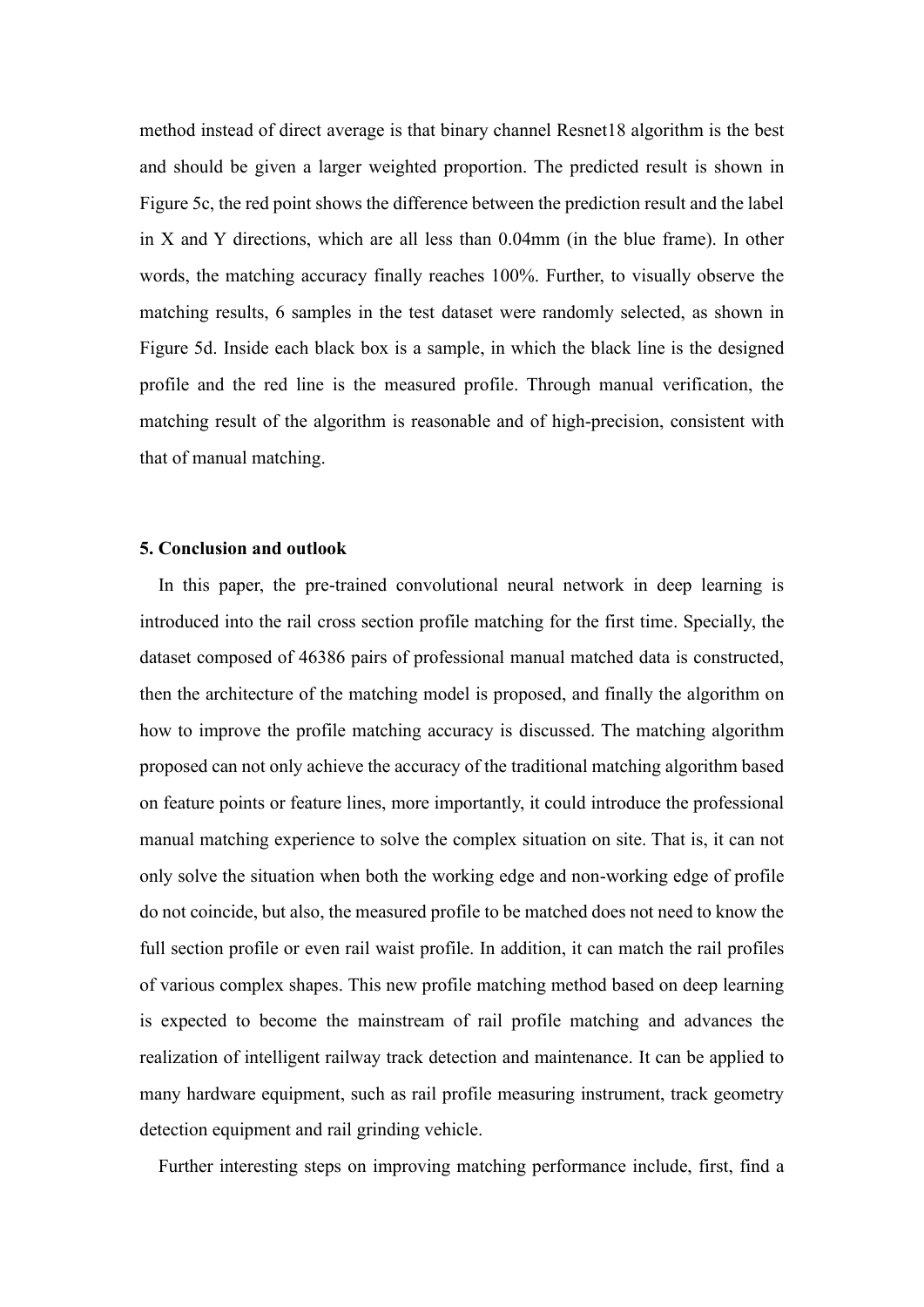better algorithm in the binary network structure model or use Transformer [20,21] to improve the profile matching accuracy. Second, more data should be accumulated and combined rail profiles data should be added for the dataset. Third, network compression [22] is needed to reduce the model parameters and improve the processing speed.

# **Acknowledgements**

S.G.W wishes to acknowledge the financial support by the National Natural Science Foundation of China (No.51878661). D.L.S wishes to acknowledge the financial support by the National Key R&D Program of China (No. 2021YFB3703600).

## **Reference**

[1] W.M. Zhai, K.Y. Wang, C.B. Cai, Fundamentals of vehicle-track coupled dynamics, Vehicle System Dynamics, 47 (2009) 1349-1376.

[2] H. Xu, P. Wang, D. Liu, J.H. Xu, R. Chen, Maintenance Technologies Research of High speed Turnout, International Conference on Civil Engineering and Transportation (ICCET 2011), Jinan, PEOPLES R CHINA, 2011, pp. 114-120.

[3] J.M. Xu, P. Wang, L. Wang, R. Chen, Effects of profile wear on wheel-rail contact conditions and dynamic interaction of vehicle and turnout, Advances in Mechanical Engineering, 8 (2016).

[4] J. Lai, J.M. Xu, P. Wang, Z. Yan, S.G. Wang, R. Chen, J.L. Sun, Numerical investigation of dynamic derailment behavior of railway vehicle when passing through a turnout, Engineering Failure Analysis, 121 (2021).

[5] H. Wang, S. Wang, W. Wang, Automatic registration method of rail profile in trainrunning environment, J. Beijing Univ. Aeronaut. Astronaut. (China), 44 (2018) 2273- 2282.

[6] K. Feng, L. Yu, D. Zhan, D. Zhang, Research on Fast and Robust Matching Algorithm in Inspection of Full Cross-section Rail Profile, Journal of the China Railway Society, 41 (2019) 162-167.

[7] D. Zhan, L. Yu, J. Xiao, M. Lu, Study on Dynamic Matching Algorithm in Inspection of Full Cross-section of Rail Profile, Journal of the China Railway Society, 37 (2015) 71-77.

[8] M.A. Fischler, R.C. Bolles, RANDOM SAMPLE CONSENSUS - A PARADIGM FOR MODEL-FITTING WITH APPLICATIONS TO IMAGE-ANALYSIS AND AUTOMATED CARTOGRAPHY, Communications of the Acm, 24 (1981) 381-395.

[9] D.G. Lowe, Distinctive image features from scale-invariant keypoints, International Journal of Computer Vision, 60 (2004) 91-110.